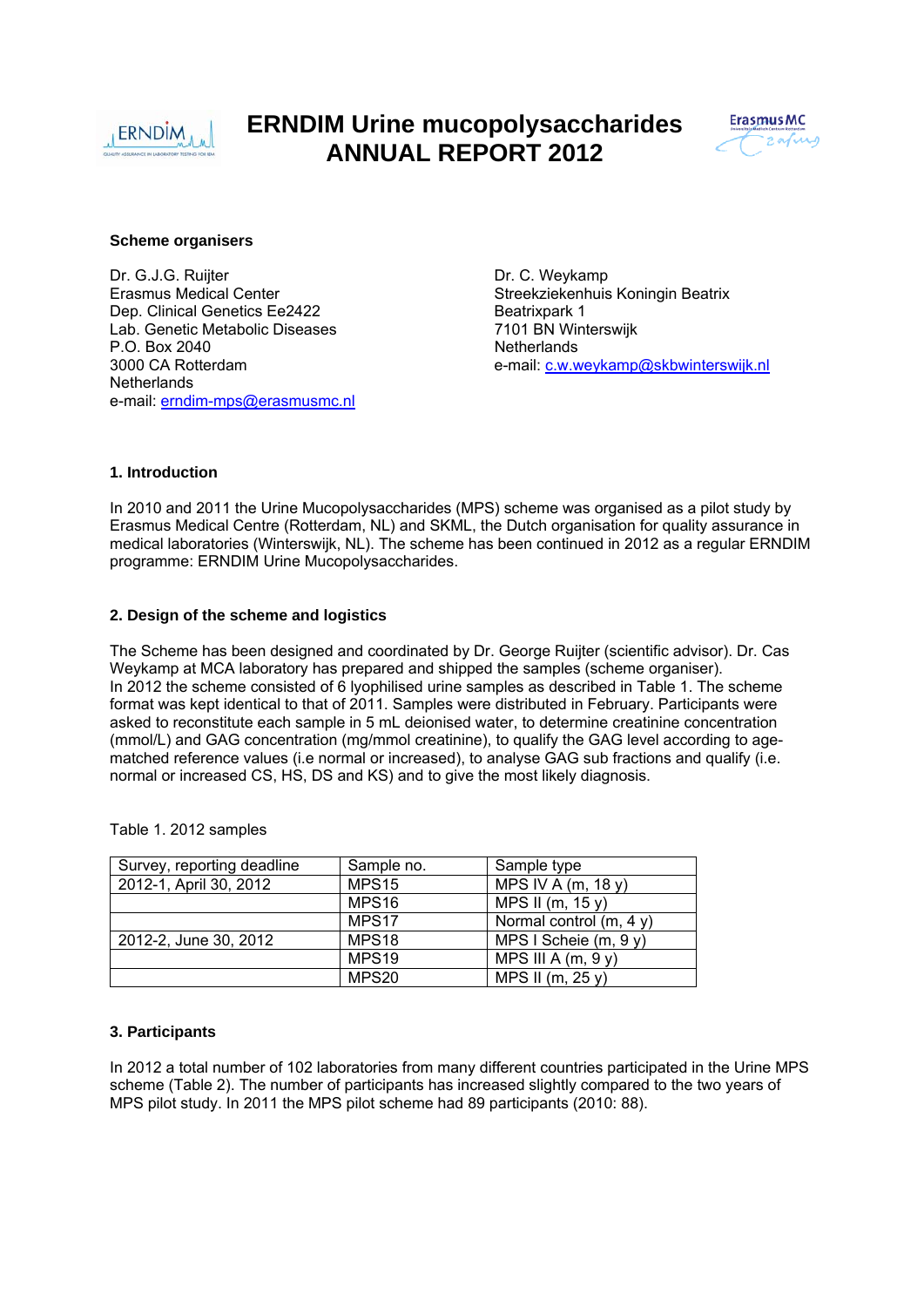Table 2. Number of participants in 2012 per country.

| Country               | No. of participants | Country                      | No. of participants |
|-----------------------|---------------------|------------------------------|---------------------|
| <b>ARGENTINA</b>      |                     | LATVIA                       |                     |
| <b>AUSTRALIA</b>      | 6                   | <b>LUXEMBOURG</b>            |                     |
| <b>AUSTRIA</b>        |                     | <b>MALAYSIA</b>              | 2                   |
| <b>BELGIUM</b>        | 4                   | <b>NETHERLANDS</b>           | 8                   |
| <b>BRAZIL</b>         | 1                   | <b>NEW ZEALAND</b>           | 2                   |
| <b>CANADA</b>         | $\overline{2}$      | <b>NORWAY</b>                |                     |
| <b>CHINA</b>          | 3                   | <b>POLAND</b>                |                     |
| <b>COLOMBIA</b>       |                     | <b>PORTUGAL</b>              | 3                   |
| <b>CROATIA</b>        |                     | <b>REPUBLIC OF SINGAPORE</b> |                     |
| <b>CYPRUS</b>         |                     | <b>SLOVAKIA</b>              | 2                   |
| <b>CZECH REPUBLIC</b> |                     | <b>SOUTH AFRICA</b>          |                     |
| <b>DENMARK</b>        |                     | <b>SPAIN</b>                 | 3                   |
| <b>ESTONIA</b>        |                     | <b>SWEDEN</b>                |                     |
| <b>FRANCE</b>         | 8                   | <b>SWITZERLAND</b>           | 2                   |
| <b>GERMANY</b>        | 6                   | <b>TURKEY</b>                | 3                   |
| <b>GREECE</b>         |                     | UK.                          | 16                  |
| <b>INDIA</b>          |                     | <b>UKRAINE</b>               |                     |
| <b>ISRAEL</b>         |                     | <b>USA</b>                   | 8                   |
| <b>ITALY</b>          | 3                   | <b>VENEZUELA</b>             |                     |

## **4. Samples**

As for other qualitative schemes the Urine MPS scheme requires authentic patient samples. Several laboratories have donated samples in the past, for which they are gratefully acknowledged. To be able to continue this scheme we need a steady supply of new patient samples. If you have one or more samples available and are willing to donate these to the scheme, please contact us at erndimmps@erasmusmc.nl.

#### **5. Reporting**

Reporting was done by completing pre-designed forms. Two reporting deadlines were chosen: April 30 and June 30. Reports were submitted by email to the scheme advisor (erndim-mps@erasmusmc.nl). In addition to results, the first reporting form (April 30, 2012) included a section to describe methods. In 2012 on average 90 reports were received per sample (range 89-90) from 92 different participants. In 2011 the average number of reports was 79.

#### **6. Methods**

In the first report participants were asked to specify their methods. This question had two aims. First to make an inventory of methods in use (Table 3) and second to investigate whether relations exists between methods and diagnostic proficiency. The latter will be studied later, i.e. when a sufficient number of different samples have been included in the scheme. Methods were provided by 89 laboratories.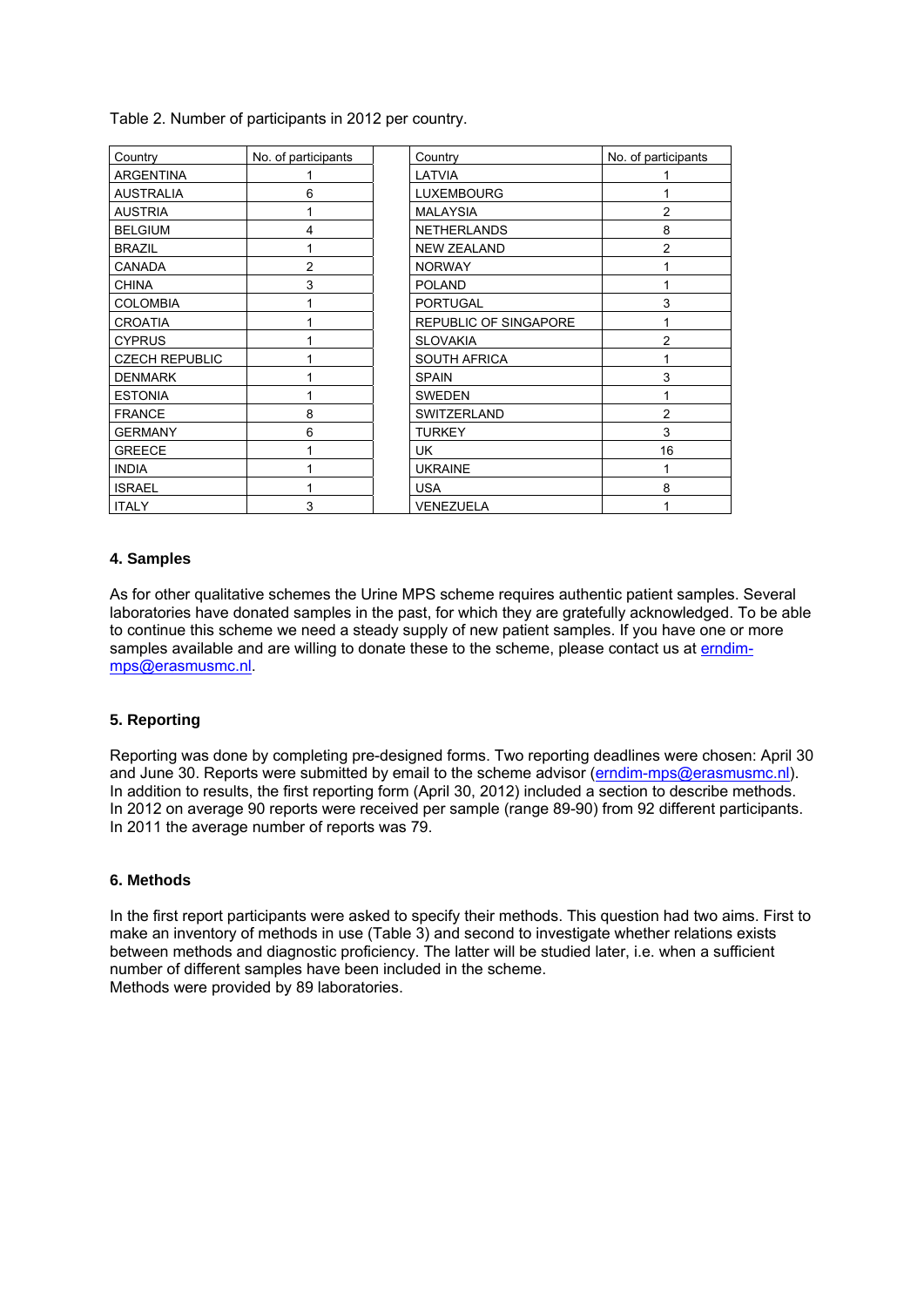Table 3. Methods reported by participants.

| <b>Method for quantitative</b><br>analysis |      | <b>Standard material</b> |       | <b>Method for qualitative analysis</b> |      |
|--------------------------------------------|------|--------------------------|-------|----------------------------------------|------|
| <b>DMB</b>                                 | 83 % | CS, C4S, C6S             | 65 %  | 1-D electr (limited resolution)        | 30 % |
| Alcian Blue                                | %    | HS                       | 27%   | 1-D electr (discontinuous)             | 32 % |
| Uronic acid (carbazole)                    | 6 %  | DS                       | 3%    | <b>TLC</b>                             | 17 % |
| CPC (turbidometric)                        | 3%   | Glucuronolacton          | $4\%$ | 2-D electrophoresis                    | 13 % |
| Azure A                                    | $\%$ | <b>Multiple</b>          | %     | 1-D agarose electrophoresis            | 2%   |
|                                            |      |                          |       | Multiple                               | 6%   |

## **7. Results of the 2012 samples**

Results are summarised in Table 4.

# **7.1 Quantitative results**

Quantitative GAG results were evaluated separately for each method (DMB, Acian Blue, Uronic acid/carbazole, CPC/turbidity). Most participants use DMB (83 %) for quantitative GAG analysis (Table 3). The number of participants using the other 3 methods is small, which prohibits statistically meaningful interpretation. For each sample the average GAG values produced by the DMB, Acian Blue and CPC/turbidity methods were similar, with the exception of lower CPC/turbidity values of samples MPS15 and MPS17 (Fig. 1). These 2 samples had comparatively low GAG concentrations regardless of the method used. This may cause suboptimal GAG precipitation by CPC and lead to underestimated GAG values. The uronic acid/carbazole method uses a different standard for quantification and the results can not be compared directly to the other methods. Interlaboratory CVs of DMB results were 21-41 % for the 6 different samples with a tendency of lower variation for samples with higher GAG concentrations.



Figure 1. Average quantitative GAG results of different methods.

Interpretation of quantitative GAG results, i.e. labelling results as normal or increased, appeared to be very good for samples MPS16, MPS17 and MPS20 (94 to 99 % correct; Table 4). GAG concentrations apparently were clearly elevated in urine of the 2 MPS II patients (MPS16 and MPS20). A lower level of correct interpretation was obtained for sample MPS15, MPS18 and MPS19 with 85-87 % of the laboratories interpreting their results as increased compared to their age-matched reference values. These 3 urine samples were obtained from a Morquio, a Scheie and a mild Sanfilippo patient.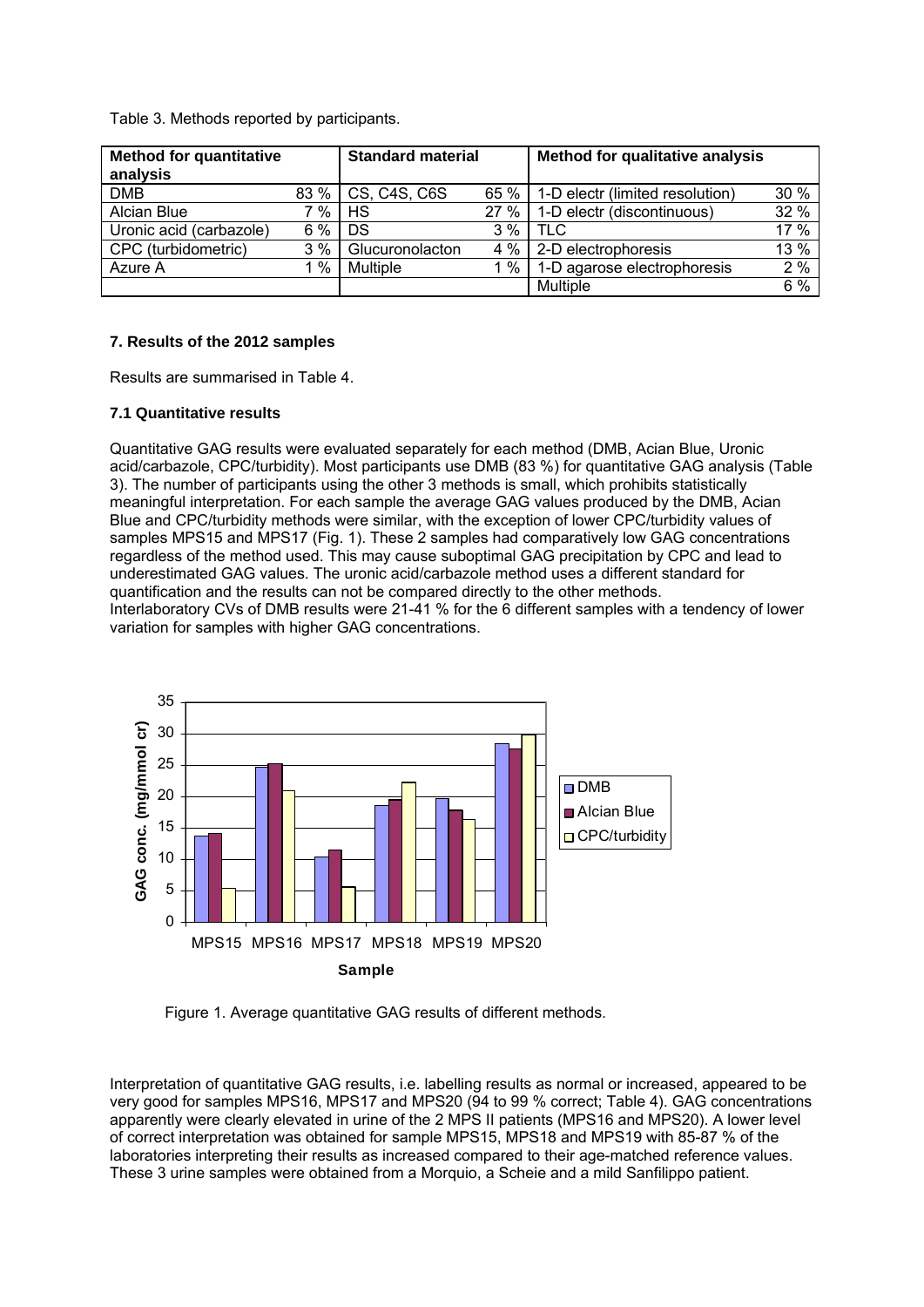Apparently, it is more difficult to interpret GAG levels for these relatively mild MPS patients. Amongst the participants who interpreted the quantitative results of samples MPS15, MPS18 and MPS19 as normal, performing qualitative analysis (i.e. electrophoresis or TLC) did result in a considerable number of (partially) correct diagnoses: 16 out of 35 sample analyses.

| Sample ID                                                                                  | <b>MPS15</b>              | <b>MPS16</b>              | <b>MPS17</b>             | <b>MPS18</b>                     | <b>MPS19</b>              | <b>MPS20</b>              |
|--------------------------------------------------------------------------------------------|---------------------------|---------------------------|--------------------------|----------------------------------|---------------------------|---------------------------|
| <b>Diagnosis</b><br>Age of patient                                                         | <b>MPS IVA</b><br>18y     | MPS II<br>15y             | Normal<br>4y             | MPS I<br>9 y                     | <b>MPS III</b><br>9 y     | <b>MPS II</b><br>25y      |
| No. of reports                                                                             | 90                        | 90                        | 90                       | 89                               | 89                        | 89                        |
| Creatinine (mmol/L)<br>Average<br><b>SD</b><br>N                                           | 2.24<br>0.50<br>88        | 3.83<br>0.65<br>88        | 2.51<br>0.49<br>88       | 3.63<br>0.54<br>87               | 3.66<br>0.52<br>87        | 4.27<br>0.72<br>87        |
| <b>GAG</b> (mg/mmol)<br><b>DMB</b>                                                         |                           |                           |                          |                                  |                           |                           |
| Average<br><b>SD</b><br>Median<br>n                                                        | 13.7<br>4.7<br>13.6<br>69 | 24.6<br>5.2<br>24.3<br>70 | 10.4<br>4.3<br>9.8<br>69 | 18.6<br>5.5<br>18.0<br>68        | 19.7<br>5.7<br>19.4<br>67 | 28.3<br>6.4<br>28.4<br>68 |
| <b>Alcian Blue</b>                                                                         | 14.0                      | 25.1                      | 11.4                     | 19.4                             | 17.7                      | 27.6                      |
| Average<br><b>SD</b><br>Median                                                             | 10.7<br>13.0              | 9.8<br>28.0               | 8.1<br>12.0              | 5.9<br>17.8                      | 7.6<br>17.5               | 7.7<br>28.6               |
| n<br>Uronic/carbazol                                                                       | 6                         | 7                         | 6                        | 6                                | 6                         | 6                         |
| Average<br><b>SD</b><br>Median<br>n                                                        | 7.2<br>9.9<br>2.5<br>4    | 8.0<br>7.5<br>5.3<br>4    | 3.2<br>3.2<br>1.5<br>3   | 5.2<br>5.3<br>3.4<br>5           | 7.3<br>7.0<br>4.7<br>5    | 8.1<br>8.1<br>6.1<br>5    |
| <b>CPC/turbidity</b>                                                                       |                           |                           |                          |                                  |                           |                           |
| Average<br><b>SD</b><br>Median<br>n                                                        | 5.3<br>2.2<br>5.7<br>3    | 21.0<br>1.4<br>21.2<br>3  | 5.6<br>1.6<br>6.0<br>3   | 22.3<br>5.5<br>24.5<br>3         | 16.3<br>3.6<br>15.0<br>3  | 29.8<br>2.8<br>28.3<br>3  |
| <b>Quantitative GAG</b><br>Increased (%)<br>Normal (%)                                     | 85<br>15                  | 99<br>1                   | 6<br>94                  | 86<br>14                         | 87<br>13                  | 97<br>3                   |
| <b>Diagnosis</b><br>Correct (%)<br>Part. correct (%)<br>Not correct (%)<br>No diagnosis %) | 54<br>10<br>21<br>14      | 49<br>33<br>9<br>9        | 83<br>3<br>4<br>9        | 18<br>43<br>32<br>$\overline{7}$ | 71<br>4<br>15<br>10       | 47<br>33<br>11<br>9       |

Table 4. Results of samples MPS15 to MPS20

## **7.2 Qualitative results**

For sample MPS15 (Morquio syndrome) 77% of the participants (51/66) reported elevated keratan sulfate (KS). In addition, 16% (11/68) of the participants reported elevated chondroitin sulfate (CS). Galactose 6-sulfate sulfatase, the enzyme which is deficient in MPS IV, is involved in degradation of C6S and C6S may therefore accumulate in MPS IV patients.

In the two MPS II samples MPS16 and MPS20, dermatan sulphate (DS) was reported elevated by the majority (99%) of the participants. Heparan sulphate (HS) was found increased by 78% of the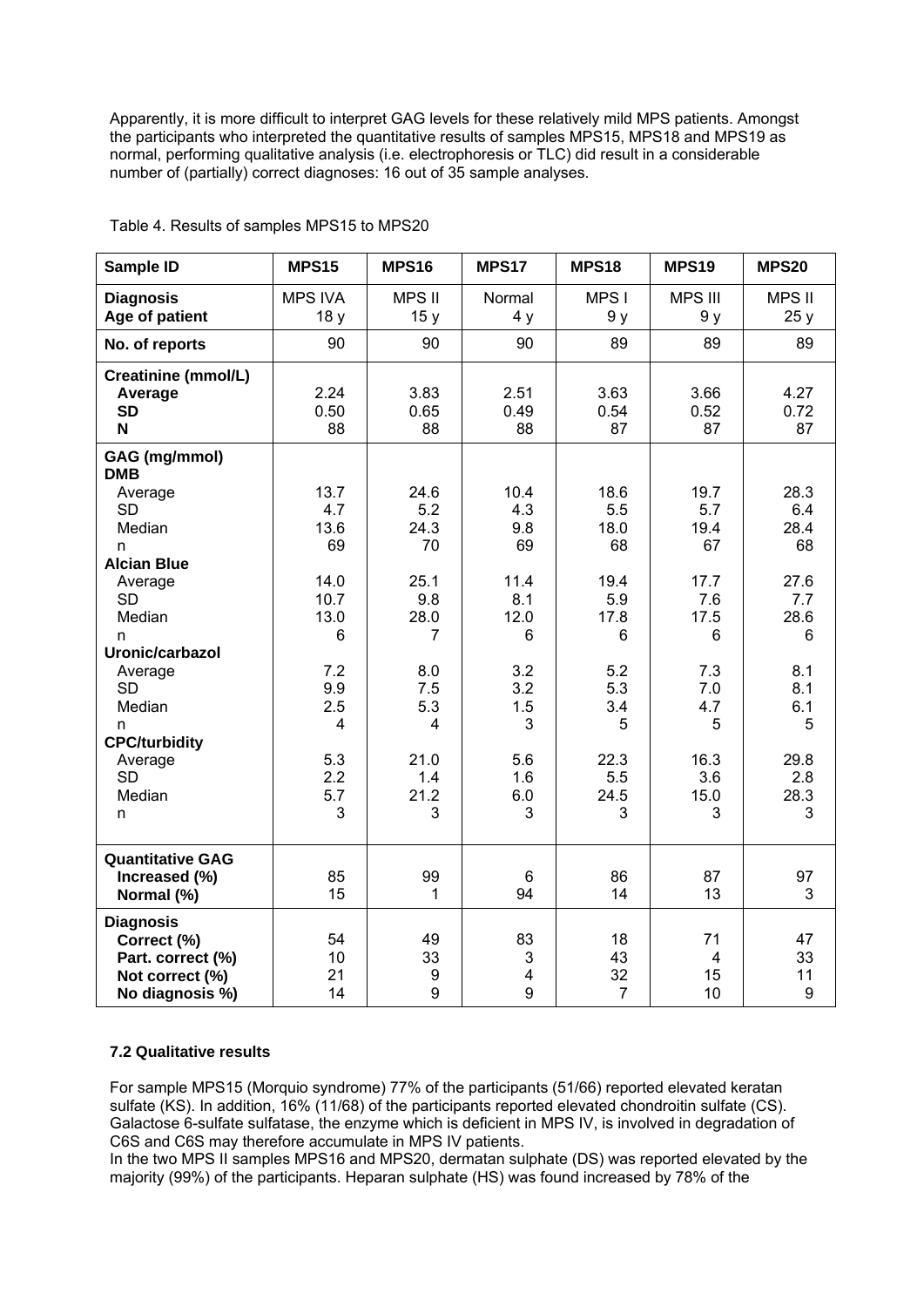participants in MPS16 and by 76% in MPS20. Similarly, 97% of the participants reported increased DS in the Hurler sample (MPS18). However, only 37% of the participants reported increased HS in sample MPS18. Apparently, the dermatan sulfate fraction was predominant in this sample, which may have masked heparan sulfate.

Sample MPS19 from a Sanfilippo patient was reported to be abnormal with elevated HS by 90% (69/77) of the participants. Electrophoresis or TLC patterns of sample MPS17 from a healthy infant were interpreted as normal by most of the participants (95%).

# **7.3 Most likely diagnosis**

Diagnostic proficiency for samples MPS16 and MPS20 (both Hunter syndrome) was similar: 82% and 80% respectively. Proficiency was 64% for MPS15 (MPS IV), which is slightly better than obtained for another MPS IV sample circulated in 2010 (59% proficiency). Diagnostic proficiency of the remaining samples was 86% for MPS17 (normal control), 75% for MPS19 (MPS III) and 61% for MPS18 (MPS I). With regard to sample MPS15 (Morquio), the majority of the laboratories that did not come to the right diagnosis scored this sample as normal (15/19). For MPS19 (MPS III) this number was 7/13. The relatively low percentage of correct diagnoses reported for sample MPS18 (MPS I), is because many laboratories (24 %) diagnosed this sample as MPS VI. As described above, in this sample HS was detected by less than half of the participants, which explains the low diagnostic proficiency. In 2011 another MPS I sample gave identical results. This underscores the difficulty to distinguish MPS I from MPS VI samples on the basis of urine mucopolysaccharide analysis with present technologies.

On average, 10 % of the laboratories did not report a diagnosis (range 7-14 for the 6 different samples). This was mainly due to the fact that these laboratories did not perform qualitative analysis of GAG. An exception was sample MPS15 for which 14 % of the participants did not suggest a diagnosis. With this sample many laboratories reported the absence of bands or the presence of faint bands upon qualitative analysis, which precluded a diagnosis.

# **8. Scoring of results**

In 2012 a scoring system was developed. Similar to other qualitative (proficiency testing) ERNDIM schemes, the maximum score for a sample is 4 points. Points are allocated to diferent elements of the scheme (Table 5).

Qualitative results and diagnostic proficiency of the 2012 samples were scored using the criteria given in Table 6 and 7. These criteria have been set by the Scientific Advisor and have been devised on the basis of (1) for each sample: the type of MPS, (2) current possibilities of routine MPS testing, and (3) actual achievable results for a particular sample.

| Item                                                                                | Description of scoring criteria                          | <b>Score</b> |  |  |
|-------------------------------------------------------------------------------------|----------------------------------------------------------|--------------|--|--|
| Correct classification of quantitative results (i.e.<br><b>Quantitative results</b> |                                                          |              |  |  |
|                                                                                     | normal or increased) according to reference values       |              |  |  |
|                                                                                     | Incorrect classification of quantitative results         |              |  |  |
| <b>Qualitative results</b>                                                          | Correct results according to criteria set for the sample |              |  |  |
|                                                                                     | as defined by scientific advisor (Table 6)               |              |  |  |
|                                                                                     | Incorrect: minimallly required results not reported      |              |  |  |
| Diagnostic                                                                          | Correct according to criteria set for the sample as      | っ            |  |  |
| proficiency                                                                         | defined by scientific advisor (Table 7)                  |              |  |  |
|                                                                                     | Partially correct                                        |              |  |  |
|                                                                                     | Unsatisfactory or misleading                             |              |  |  |
|                                                                                     | Maximum total score                                      | 4            |  |  |

Table 5. Scoring of results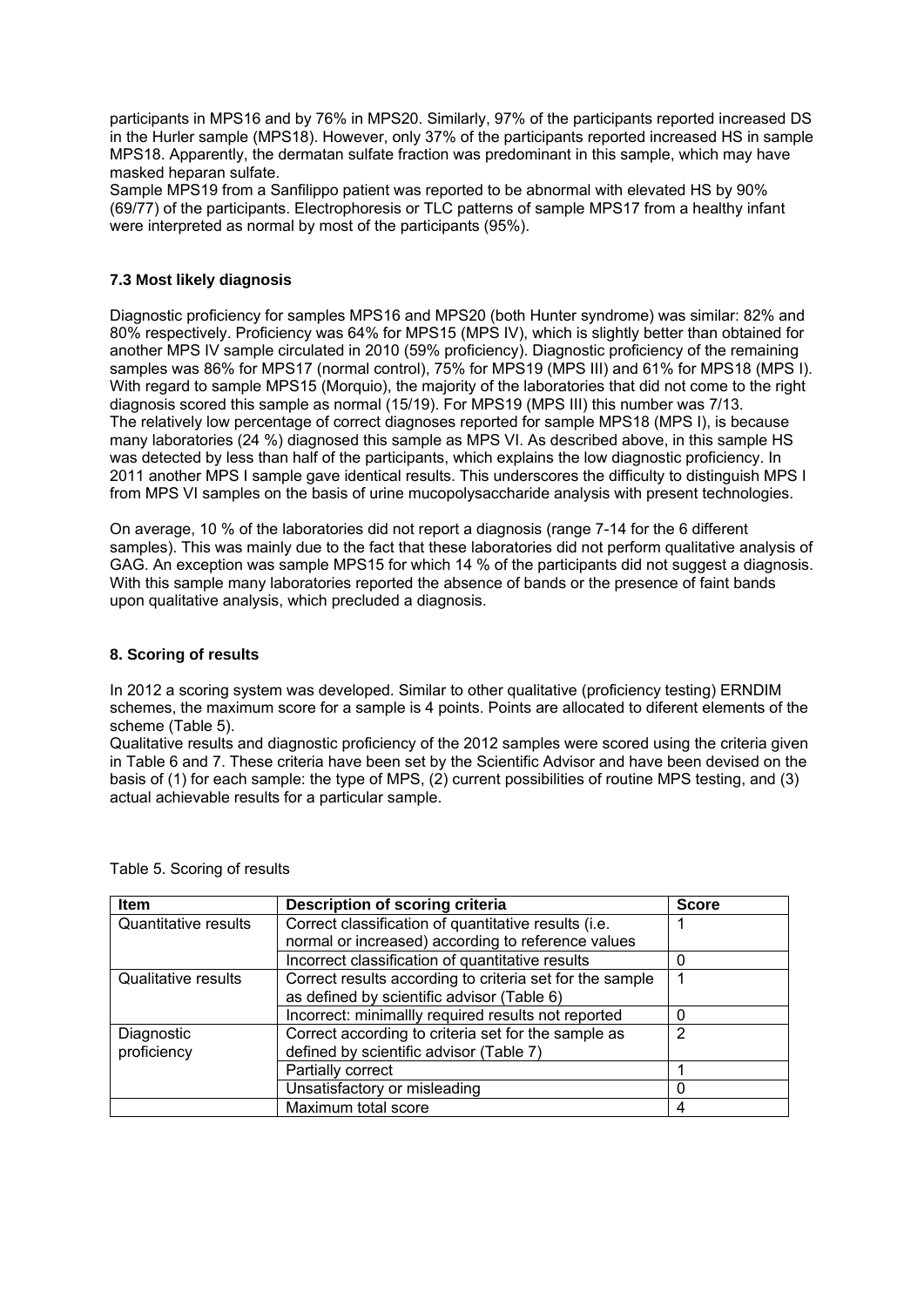Table 6. Criteria used for scoring qualitative results of 2012 samples

| Sample            | To obtain 1 point the report should state (minimally)  |
|-------------------|--------------------------------------------------------|
| MPS15             | Increased KS                                           |
| MPS <sub>16</sub> | Increased DS                                           |
| MPS17             | Normal results for all GAG types, or increased CS only |
| MPS <sub>18</sub> | Increased DS                                           |
| MPS19             | Increased HS                                           |
| MPS20             | Increased DS                                           |

Table 7. Criteria for scoring of diagnostic proficiency of 2012 samples

| Sample            | Diagnoses (or combinations<br>of possible diagnoses)<br>scored as correct - 2 points | Combinations of possible<br>diagnoses) scored as<br>partially correct - 1 point | Not correct - 0 points                                             |
|-------------------|--------------------------------------------------------------------------------------|---------------------------------------------------------------------------------|--------------------------------------------------------------------|
| MPS <sub>15</sub> | <b>MPS IV</b>                                                                        | Normal or MPS IV                                                                | Normal<br>Any other (combination of) MPS<br>No diagnosis           |
| MPS <sub>16</sub> | MPS II<br>MPS I or II<br>MPS I or II or VII                                          | MPS I or II or VI<br>MPS I or II or VI or VII                                   | Normal<br>Any other (combination of) MPS<br>No diagnosis           |
| MPS17             | Normal                                                                               |                                                                                 | Any (combination of) MPS<br>No diagnosis                           |
| MPS <sub>18</sub> | MPS I<br>MPS I or II<br>MPS I or II or VII                                           | MPS I or II or VI<br>MPS I or II or VI or VII                                   | Normal<br>MPS VI<br>Any other (combination of) MPS<br>No diagnosis |
| MPS <sub>19</sub> | <b>MPS III</b>                                                                       | Normal or MPS III                                                               | Normal<br>Any other (combination of) MPS<br>No diagnosis           |
| MPS20             | MPS II<br>MPS I or II<br>MPS I or II or VII                                          | MPS I or II or VI<br>MPS I or II or VI or VII                                   | Normal<br>Any other (combination of) MPS<br>No diagnosis           |

The final decision about scoring of the scheme is made in the Scientific Advisory Board. During its meeting in London on November 29, 2012, the Board decided that satisfactory performance required at least 12 points out of the maximum 24 in this year.

Distribution of scores in 2012 is depicted in Figure 2. In 2012, 84% of the participants achieved satisfactory performance (≥12 points), while 66% had at least 18 points. From the 15 participants that did not accomplish satisfactory performance, 5 obtained a low score due to incomplete submission of results (i.e. 1 survey report submitted instead of 2 reports).

Scores will be sent to individual participants by email.

ERNDIM provides a single certificate for all its schemes with details of participation and satisfactory performance.